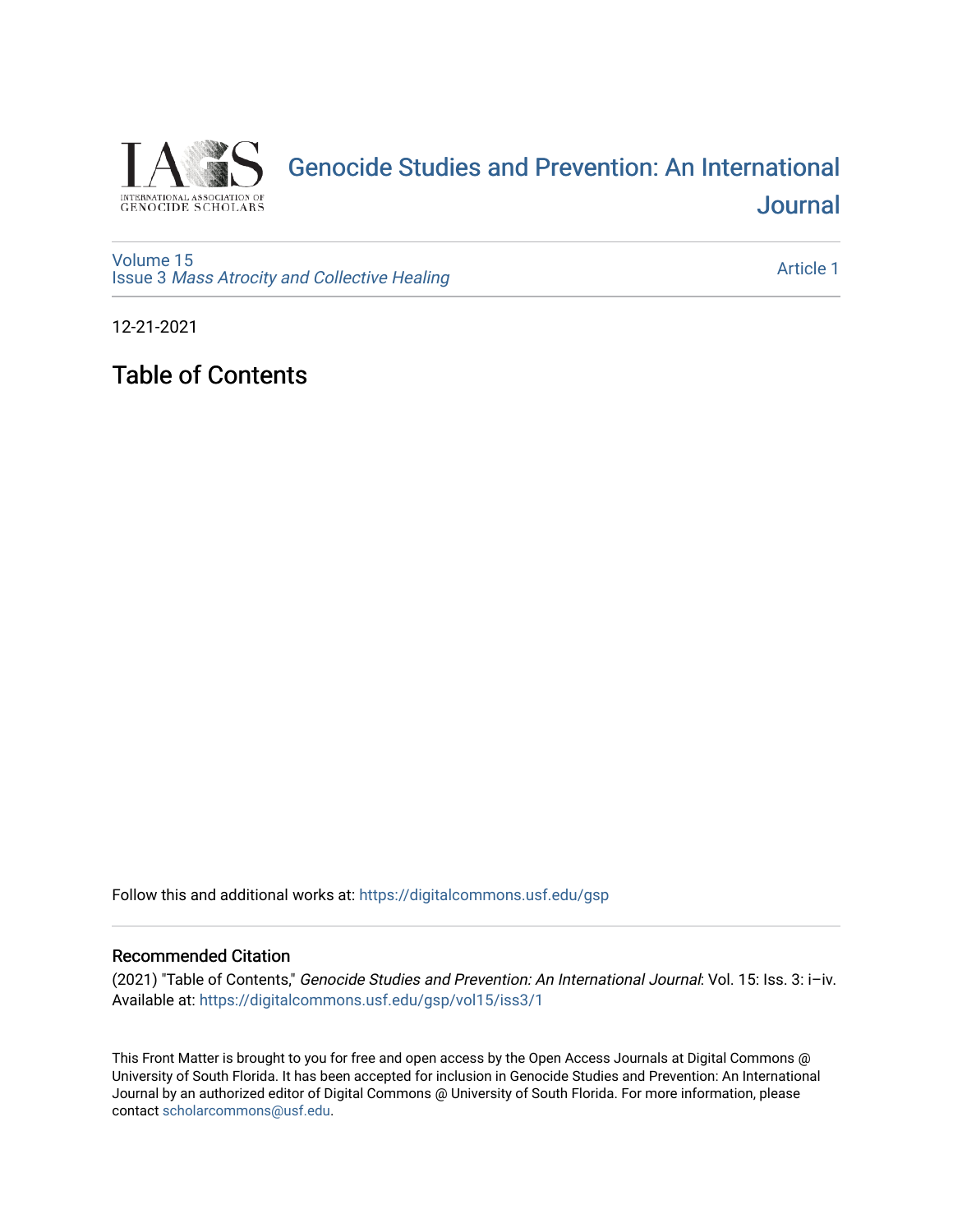ISSN 1911-0359 eISSN 1911-9933

# **Genocide Studies and Prevention: An International Journal**

**Volume 15.3 - 2021**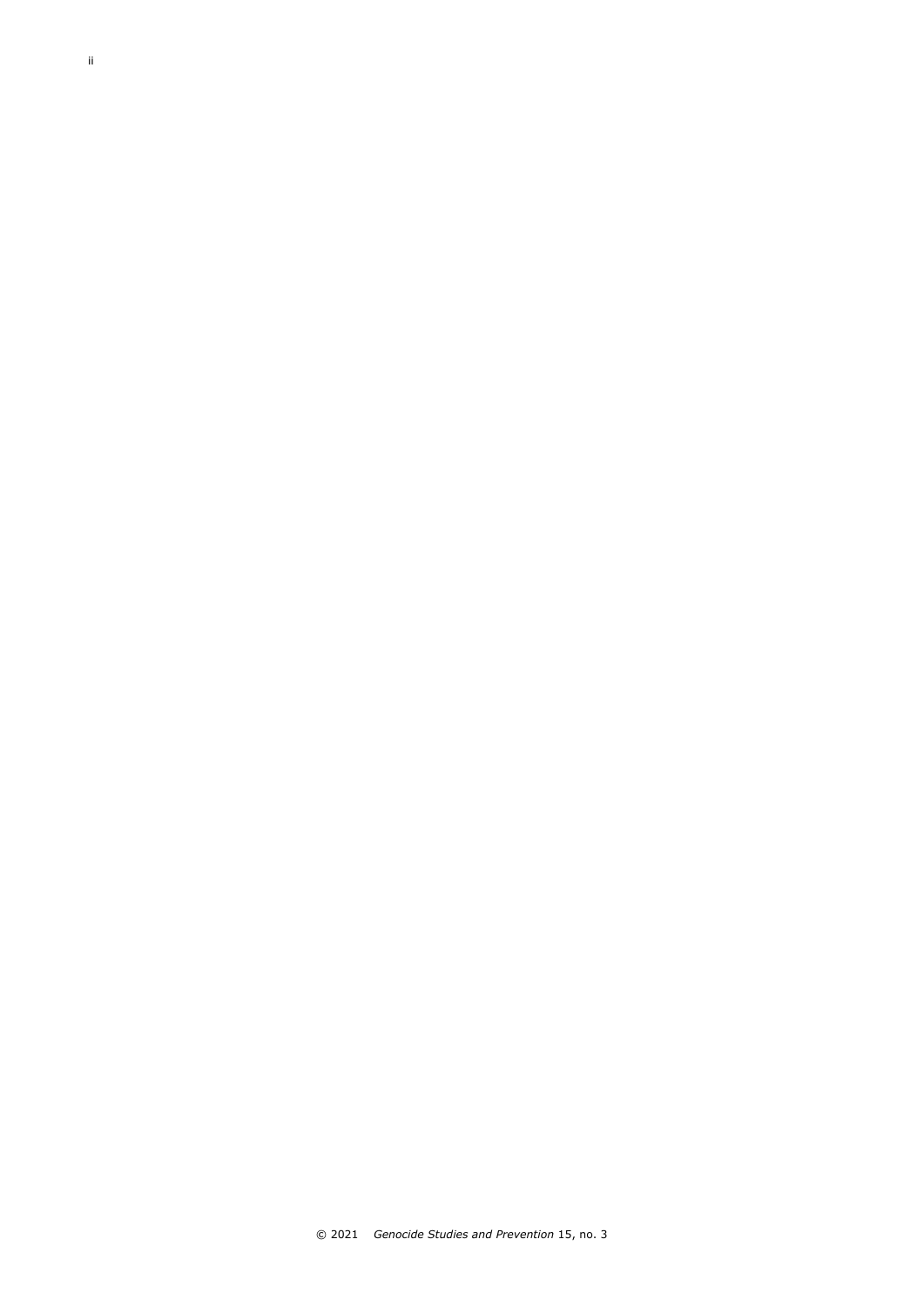## **Genocide Studies and Prevention: An International Journal**

*<https://scholarcommons.usf.edu/gsp/>*

**Volume 15.3 - 2021**

#### **Editorial(s)**

## **Christian Gudehus** *Editor's Introduction…………………………………………………………………………………..…*1

#### **Scherto R. Gill**

| Special Issue – Guest Editorial       |
|---------------------------------------|
| Mass Atrocity and Collective Healing: |
|                                       |

#### **Arts & Literature**

#### **Elise Pape**

| A Review of the Poetry Book unBuried-unMarked – The unTold Namibian Story of the |  |
|----------------------------------------------------------------------------------|--|
|                                                                                  |  |

#### **Sanford M. Jacoby** *Making Art Out of History's Tragedies—An Interview with Grzegorz Kwiatkowski……………*18

#### **Dossier**

| <b>Christian Gudehus</b> |  |  |
|--------------------------|--|--|
|                          |  |  |

#### **Non-Reviewed Articles**

| <b>Garrett Thomson</b>                                           |  |
|------------------------------------------------------------------|--|
|                                                                  |  |
|                                                                  |  |
| <b>Scherto R. Gill and Garrett Thomson</b>                       |  |
| Collective Healing to Address Legacies of Transatlantic Slavery: |  |
|                                                                  |  |

#### **Reviewed Articles**

| <b>Scherto R. Gill</b> |  |
|------------------------|--|
|                        |  |